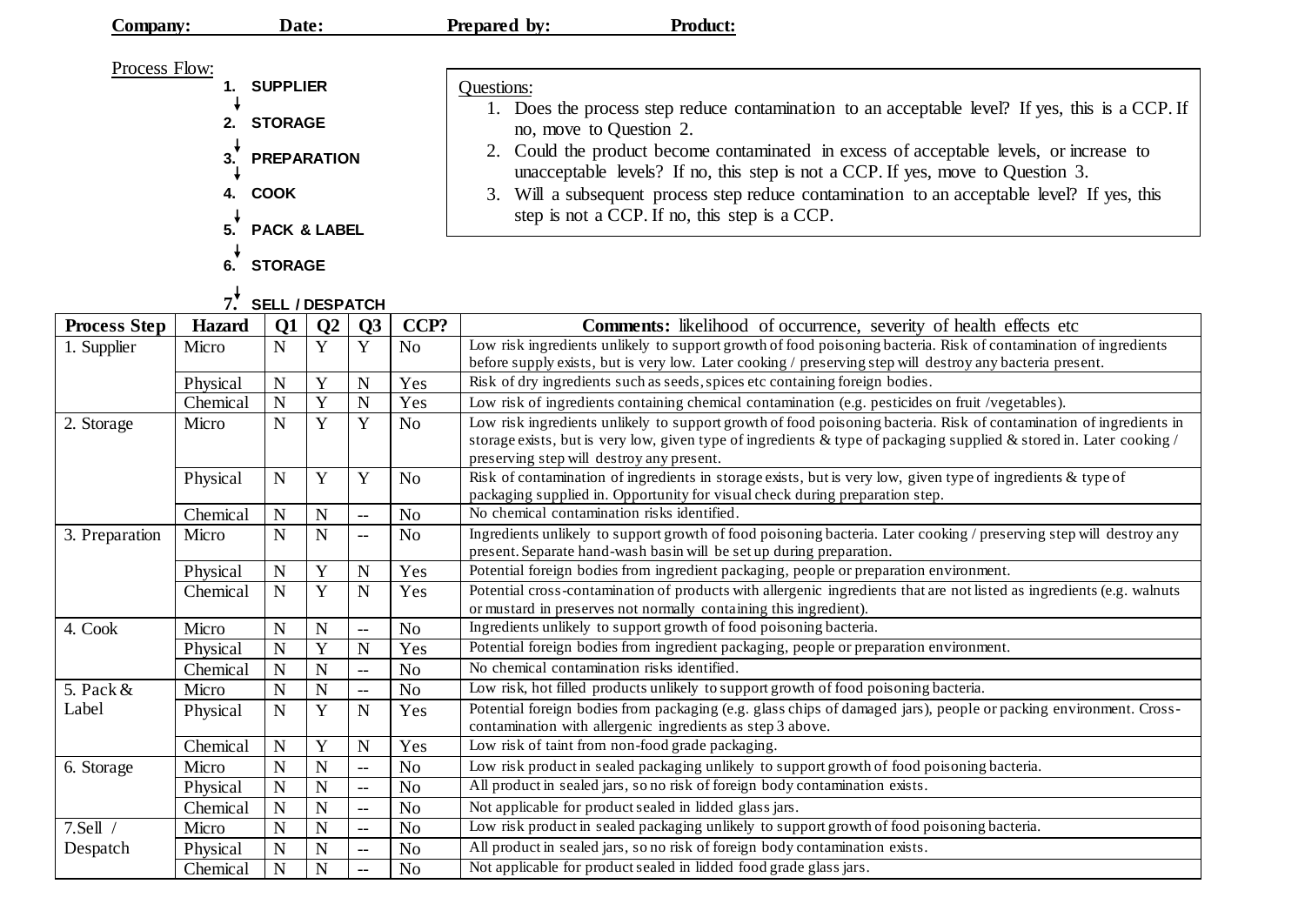| <b>CCPs</b>          | <b>Hazard</b>                                                                | <b>Control Measure</b>                                                                                                                                                                   | <b>Target</b>                                                                                                                                                                                                                                                                                         | <b>Monitoring</b>                                                                                                                                | <b>Corrective Action</b>                                                                                                                                            |
|----------------------|------------------------------------------------------------------------------|------------------------------------------------------------------------------------------------------------------------------------------------------------------------------------------|-------------------------------------------------------------------------------------------------------------------------------------------------------------------------------------------------------------------------------------------------------------------------------------------------------|--------------------------------------------------------------------------------------------------------------------------------------------------|---------------------------------------------------------------------------------------------------------------------------------------------------------------------|
| 1. Supplier          | Supply of sub-<br>standard ingredients                                       | Buy from reputable<br>suppliers                                                                                                                                                          | Proven past performance and appropriate<br>action if problems arise                                                                                                                                                                                                                                   | Ongoing observations and<br>good management. Record<br>any issues & action in diary.                                                             | Seek advice / reject<br>ingredients. Raise any<br>problems with suppliers.<br>Source new suppliers if<br>necessary.                                                 |
| 3. Preparation       | Physical<br>contamination from<br>people, equipment or<br>environment.       | Ensure thorough clean<br>of preparation area $\&$<br>equipment before<br>starting and potential<br>sources of<br>contamination removed.<br>Ensure good standards<br>of personal hygiene. | No contamination of product. Rugs etc<br>removed & floor swept, product handling<br>surfaces cleared & washed down, closed /<br>screened, hand-wash basin set up, prepared<br>ingredients kept covered etc). Hair tied<br>back, apron on, hands washed often. Use<br>dedicated preparation equipment. | Ongoing observations and<br>good management. Confirm<br>ingredient check & pre-clean<br>in diary. Record any issues &<br>action in diary.        | Reject any product likely<br>to be adversely<br>contaminated. Remove<br>any foreign bodies and<br>check no more present.<br>Re-clean as necessary.                  |
|                      | Chemical<br>contamination with<br>allergens including<br>walnuts or mustard. | Prepare products<br>containing allergens last<br>/ full clean down of<br>area, equipment and<br>hands after preparation<br>complete.                                                     | No allergenic ingredients in products that<br>they are not supposed to be in.                                                                                                                                                                                                                         | Ongoing observations and<br>good management. Confirm<br>order of production in diary.<br>Record any issues & action in<br>diary.                 | Reject any product likely to<br>be adversely contaminated.<br>Remove any allergens from<br>equipment / area and check<br>no more present. Re-clean<br>as necessary. |
| 4. Cook              | Physical<br>contamination from<br>people, equipment or<br>environment.       | Ensure thorough clean<br>of cooking area &<br>equipment before<br>starting and potential<br>sources of<br>contamination removed.<br>Ensure good standards<br>of personal hygiene.        | No contamination of product. Rugs etc<br>removed & floor swept, area around cooker<br>cleaned, product handling surfaces cleared<br>& washed down, windows closed/<br>screened, hand-wash basin set up etc). Hair<br>tied back, apron on, hands washed. Use<br>dedicated preparation equipment.       | Ongoing observations and<br>good management. Confirm<br>pre-clean in diary. Record any<br>issues & action in diary.                              | Reject any product likely<br>to be adversely<br>contaminated. Remove<br>any foreign bodies and<br>check no more present.<br>Re-clean as necessary.                  |
| 5. Pack $&$<br>Label | Physical<br>contamination from<br>people, equipment or<br>environment.       | Ensure through clean of<br>packing area &<br>equipment before<br>starting. Ensure good<br>standards of personal<br>hygiene.                                                              | No contamination of product. Rugs etc<br>removed & floor swept, product handling<br>surfaces cleared & washed down, windows<br>closed / screened, hand-wash basin set up<br>etc). Hair tied back, apron on, hands<br>washed often in dedicated sink. Use<br>dedicated preparation equipment.          | Ongoing observations and<br>good management. Confirm<br>pre-clean in diary. Record any<br>issues & action in diary.                              | Reject any product likely<br>to be adversely<br>contaminated. Remove<br>any foreign bodies and<br>check no more present.<br>Re-clean as necessary.                  |
|                      | Physical or chemical<br>contamination of<br>product from<br>packaging.       | Check jars & lids for<br>foreign bodies before<br>filling. Use food grade<br>packaging only.                                                                                             | No contamination of product.                                                                                                                                                                                                                                                                          | Ongoing observations. Hold<br>food grade declaration for<br>packaging in direct contact<br>with product. Record any<br>issues & action in diary. | Reject any product likely to<br>be adversely contaminated.<br>Remove any foreign bodies<br>and check no more present.<br>Re-clean as necessary                      |